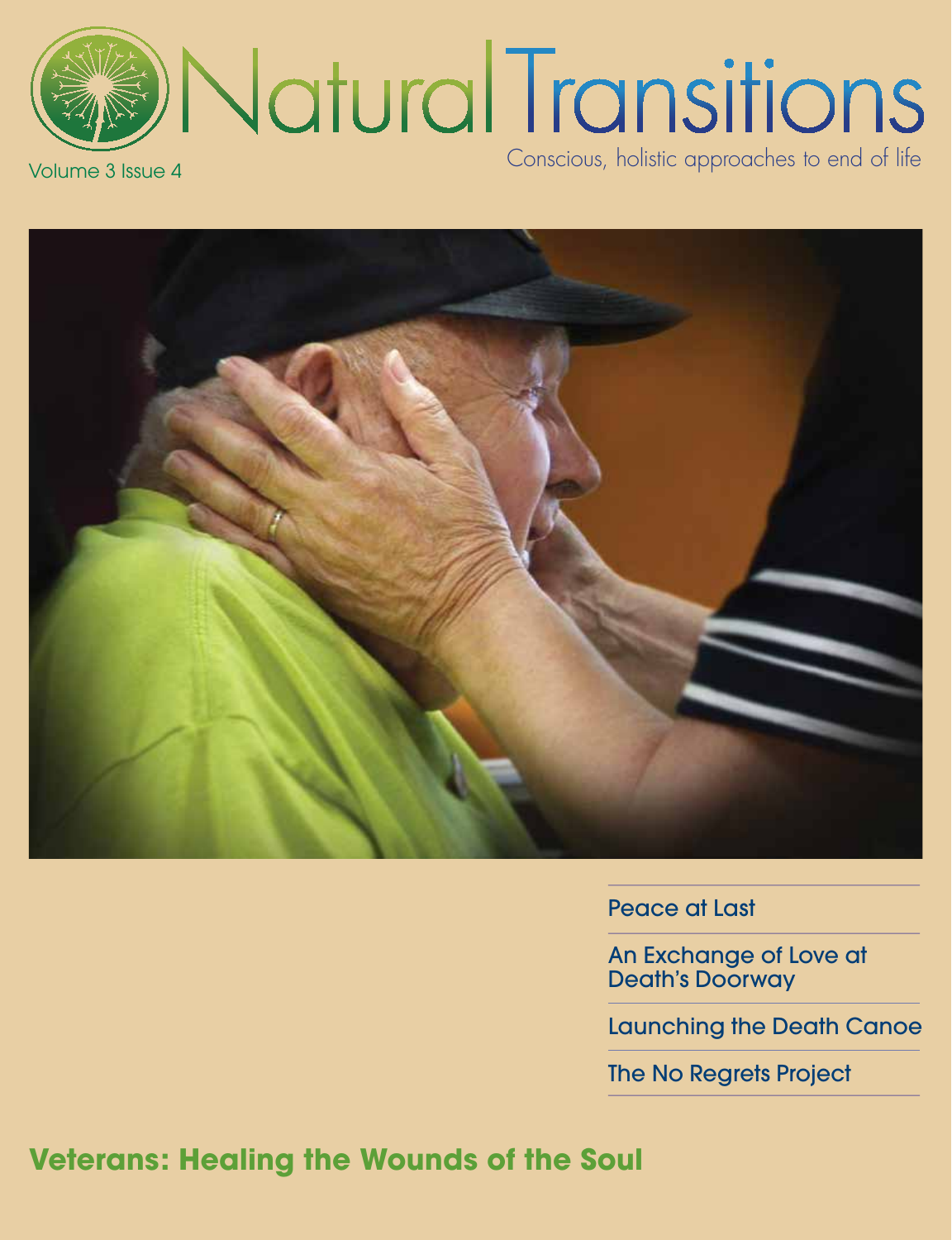# **Graceful Tending by Ron Hoffman**

*At the age of ten, in the midst of his painfilled, chaotic childhood, Ron Hoffman survived a near-fatal bullet wound. In his new memoir, S*acred Bullet: Transforming Trauma to Grace While Tending the Terminally Ill, *Hoffman reflects on his journey to his current position as a national leader in the holistic care of people living with Lou Gehrig's disease, ALS. The following is an edited excerpt focusing on the practice of "tending."*

# **Post-graduate Showing Up**

Tending is the active part of showing up. To show up and hold space is a form of tending for sure. It is the presence aspect, the simply being *with,* free of judgment, the need to fix, or interfere with the unfolding process. Often, however, there are some important, perhaps small steps that can be taken. The situation, if witnessed from clarity, will signal to those in attendance what needs tending, what *action*  to take, if you will.

This requires presence, enough quiet in one's mind to be relatively free of internal distractions, able to take in fully the current situation. Deep listening is so, so, so very important. Deep listening … deep, deep listening, listening with the ears of the heart, as my mentor Tom Daly says, goes so far. Sometimes I have found you can reach a level of deep listening that senses the *feelings* beneath the words, that hears the unspoken longing, the hunger for something perhaps even the speaker isn't aware of. This kind of listening could be called post-graduate showing up.

Let it be known here that I did not graduate from college, and I am at times dismissed as somebody without credentials. Who are you? they'll ask. And what's your background, and why should we listen to you, and where's the

research to back up your position? That really gets me wound up. So when I use the term *post-graduate showing up,* it's a little tongue-in-cheek, and a little maybe me asking for some respect from the PhDs.

Not long ago I stopped in on a family from a small town in central Massachusetts. I had a new lift sling to show them—a possible tool to help with mom, who was losing the ability to stand. I also had one of the nifty new portable toilet safety frames from England. The frame slides in and out, around the toilet, and doesn't require bolting to the toilet like most safety frames. Very cool. This leaves room for an automatic toilet seat lift, or bidetwashlet attachment, both of which can provide real comfort and genuine support with dignity for everyone involved.

## *I'm no professor, but it seems to me there ought to be a required college course in tending.*

A lot of us just aren't comfortable wiping our husband, wife, or parent's bum, and that water fountain on the toilet can be a lifesaver. Offering tools like these is tending. It's bringing to the table something that can help, maybe just a little, to ease the stress in a very stressful situation.

I explained to the family how these items could help them. It was quite a scene. A sister, a brother, a brother-inlaw, a sister-in-law, a son, and mom, Janet, in the corner, putting a brave face on the incoming reality that her days of walking were almost over.

"My aunt's funeral is tomorrow," she mentioned. "Lived to be a hundred and two."

"That's amazing," I said, picking up some sadness and longing in her words.

"I thought the senior center had a handicapped van they could bring me in. Turns out it isn't equipped for electric wheelchairs. Can you imagine that? A senior's van that can't take my wheelchair."

The son piped in, a little defensive, in a sharp New England accent, "Ma, we're looking into vans for you. I'm looking at some options. I'm looking."

"Yeah, but you won't have anything in time for Aida's funeral."

"I know. I know. I've got a call into the dealership."

"Don't go through the sales department," I said. "Talk to the manager, Eric. Ask for Eric and tell him you're one of my

people. He'll take a thousand right off the top."

"That much, Ron?" Janet asked.

"You're talking her language now, Ron," the son teased. "If it has to do with saving a buck,

she's all ears."

"Stop it, Tommy," his mother scolded. "It's just hard, you know, when you want to do something, something ordinary you used to do any day of your life—go to your aunt's funeral, you know?" She began to tear up.

"No worries, darlin'," I told her. "We'll get you there." I immediately got on the phone to my office to find out who was free. Both of the young men had commitments, but my assistant, Isabelle, was available. She hesitated to accept the assignment, hadn't been in the home of an ALS family. I assured her she was ready and would be providing a great service. Janet waited for me to finish the call.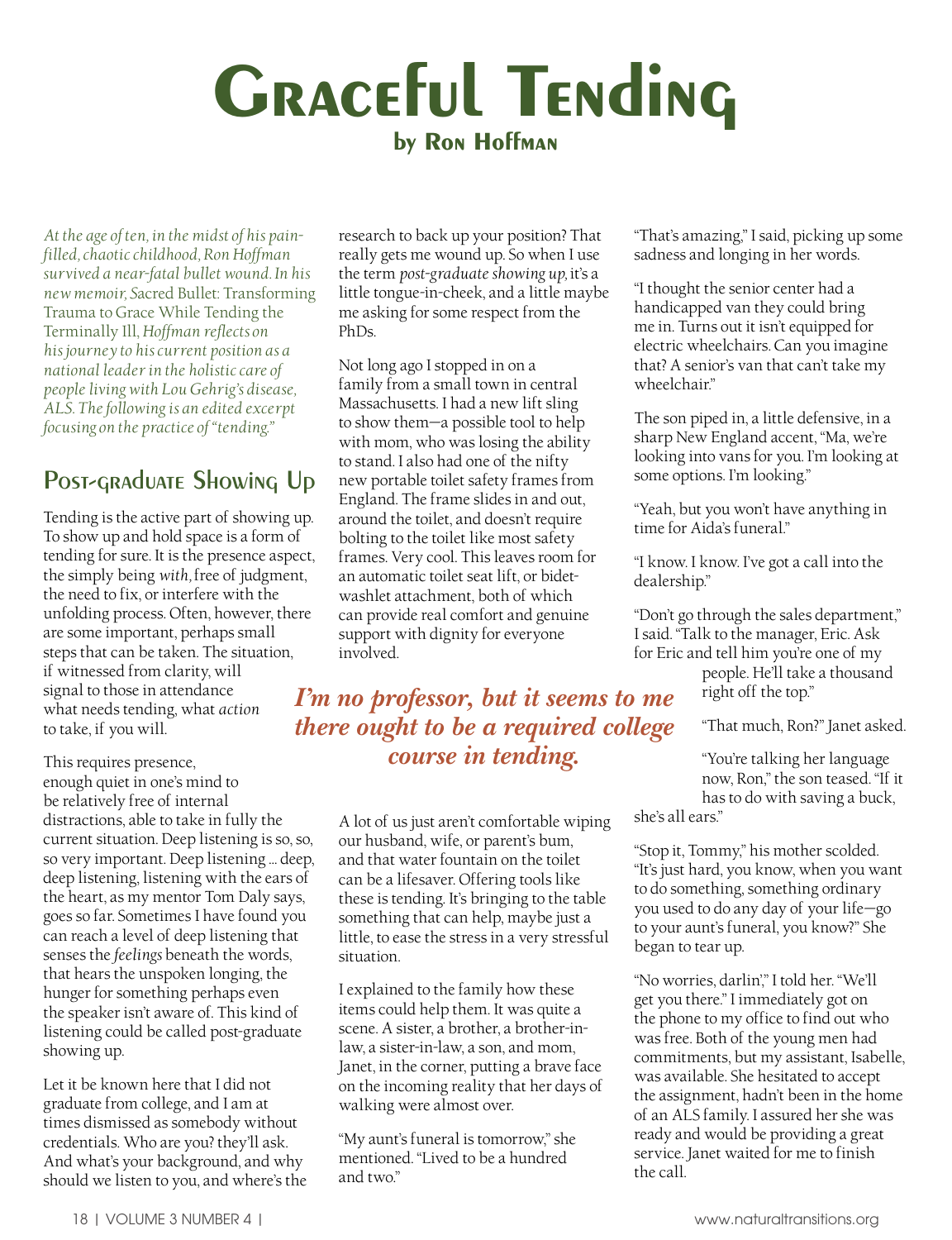"You're all set, hon," I said.

"Really?" Janet said. "You would do that for me?"

"Absolutely," I assured her. "It would be our pleasure."

I'm told by my office assistant, Isabelle—I call her "Iz"—it was one of the most fulfilling days of her life. She could not remember ever being so

appreciated. And Isabelle is a woman, mind you, who was an NCAA Division I decathlete, okay? She's had a lot of accolades in her young life. And yet the biggest impact on her was a simple act of service. Damn.

I'm no professor, but it seems to me there ought to be a required college course in tending. Just imagine how much good would be done in the world. And like Iz, the gift of tending would return double, triple what was given. It comes back and blesses you.

My point being, in tending to Janet I listened with the ears of my heart. It wasn't hard to sense her longing, her pain, and wasn't a big stretch to address a deep need. Her aunt's funeral was not directly related to Janet's ALS. A health care professional would no doubt believe me out of bounds in offering her a ride. It was going "off the reservation." Right? But the need there was so real, and the health benefit was profound.

Let's remember something, folks, that a human being is more than a body. Someone with ALS, or MD, or lymphoma, is more than a disease. This is a heart and a soul, and there's a child still in there, scared and longing for acceptance, longing for love. Graceful tending takes in the whole person and brings attention and kindness to what is crying out right now.



In Janet's case, she wanted to pay her respects to a dear auntie. If I were a by-the-book guy, it would have never crossed my mind to get her to a funeral. Not my job. I would have spent the whole time rehearsing transfers from the mechanical recliner chair to the walker or, in Janet's case, the wheelchair. I would have pulled out my laptop, checked off the list, written my report, and moved on.

Hello! This is not an assembly line here. Agh—enough on that for now.

On another occasion the ears of my heart picked up the longing of my friend Mike Doctoroff. I had an immediate connection with him and Honey, his wife, when we first got acquainted. They had a home above a pond on the Cape. Mike savored his time down at the pond, where he could go to reflect, find some calm, relax, and contemplate his life. Sadly, the path down to the pond was steep, rocky and unstable. His illness had progressed to the point he could no longer reach the water but only look longingly at it from the house.

I could feel how important it was to Mike that he find a way home, a path to the reflective pond, his place of peace and comfort. He and Honey had considered building a path, but the steepness and length were prohibitively expensive. This would not be a walking path but one able to accommodate an electric scooter or wheelchair. It really

tugged at my heart to witness their despair at having to give up Mike's pond. I went to work.

I pulled into the challenge several builders I knew. They came out to the property and looked, but came back with numbers and designs not anywhere in the ballpark. I talked to my good friend Doug Oakley, who has ALS and is a member of my board, and he mentioned a builder on the Cape who was a good friend of his, a man named Ralph Cataldo. Doug put me together with Ralph, who came out to take a look at the project. Ralph appreciated our work and wanted to help me find a way to get Mike back to water's edge.

He came up with a plan involving landscaping timber, rocks, and a good bit of fill dirt. The cost would still be higher than ideal, but it was closer. We weren't sure what to do next when Ralph came forward with an offer to build the path gratis. It was an unbelievable gesture of kindness, a big-hearted awareness of what was at stake. Ralph felt what I had. He felt the longing and responded. Mike found his way home. I can still picture him motoring down to that pond in his scooter, finding peace beside his mirroring pool.

I feel incredibly lucky to have acquired the skills to see and hear friends like Mike and Janet, and to tend them in ways that matter to *them.* Because of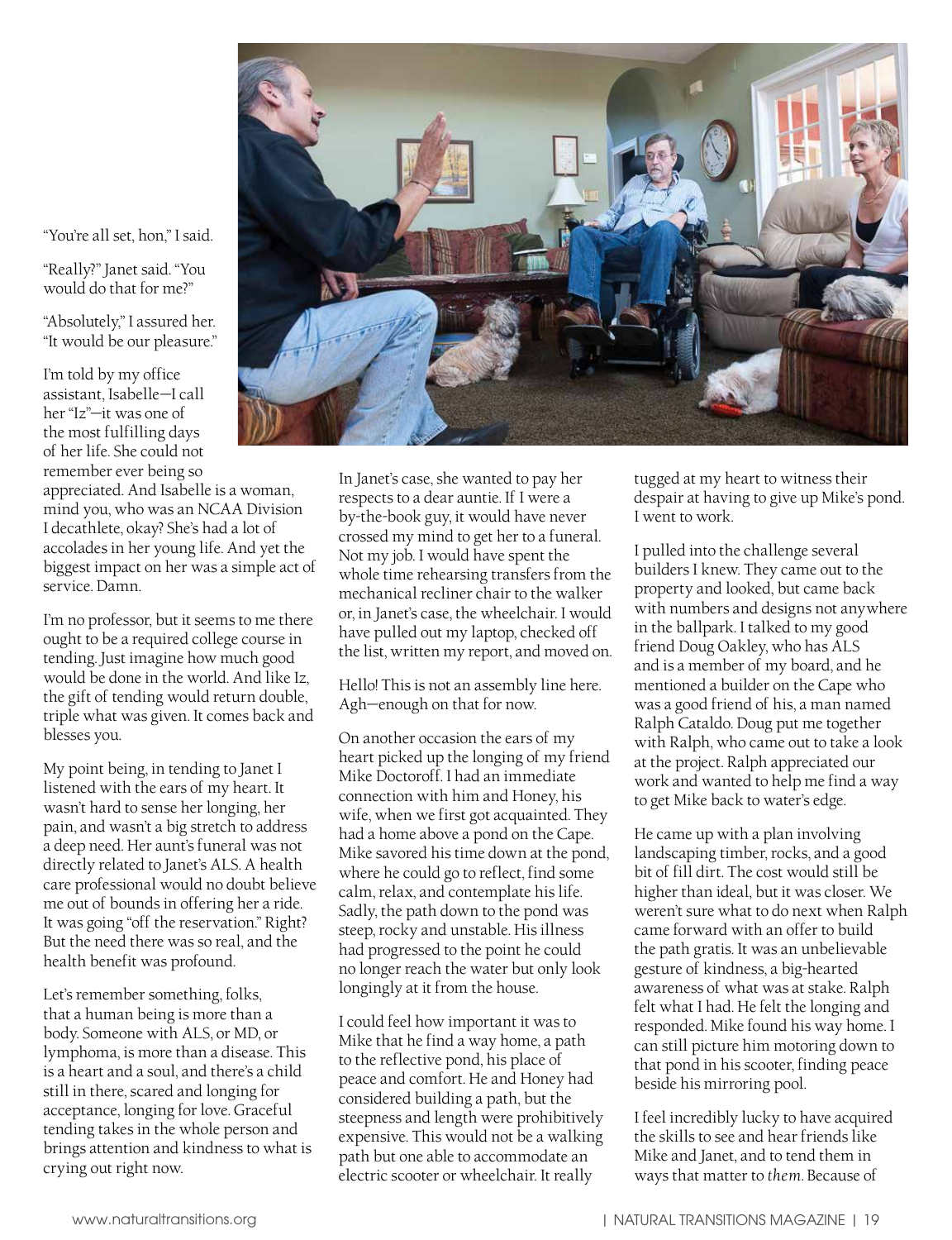the skillful tending I received from Jeffrey Duvall and Tom Daly, Stephen Foster and Meredith Little, Roshi Joan Halifax, and so many others, I have been able to mend enough that I can serve with an open heart, and on my better days, a clear, conscious mind. It is only because of the care I received when exploring and healing my inner world that I developed the practice of tending others with as much compassion and awareness as possible.

I say this in all humility and gratitude. My approach is not perfect, and not better or worse than another. It simply comes from a different place, a different set of beliefs, ones that I think offer important benefits the current health care system misses. I hear this all the time from my families. I hear them crying out for something different. In their hearts they know what tending feels like. We all know, in an ancient way, how to do this. We all deserve mindful tending. It is our birthright.

# **Too,Too Much**

Tending can take many forms, go in many directions. Sometimes it seems to flow naturally, to come from love and be received with love. It's so beautiful to me when it shows up like that. Other times, the situation doesn't unfold so smoothly. Perhaps it is family history, or simply the severity of the illness, but sometimes it gets messy.

Imagine being the wife of a man whose response to his disease is to come after you with persistent sexual demands. I've seen it more than once. For some reason, sex becomes the man's way of staying connected to this world, staying in his body, perhaps comforting himself that he is still a virile, sexual being. Getting an erection may be one of the few things he can still do.

The wives in these cases are really put in a bind. They're already preparing the meals, organizing the doctor visits, managing handicapped access to the house, cleaning up, perhaps even wiping his ass. They're exhausted, overwhelmed, and distraught about the relentless progression of the illness. On top of all that, they're treated like sex slaves, required to please him whenever he snaps his fingers.

These are the guys who can be so selfcentered and demanding they make tending to them incredibly difficult. I have counseled these men to practice gratitude and humility with their tenders. I suggest he may want to *invite*  her to be sexual with him, *tender* an offer, and if she's too exhausted to respond, be okay with that.

One of these men I'm thinking of also became addicted to online gambling. It was another way for him to stay in the game, be a player, feel like he could have an impact on his world. The impact he had, however, was to create chaos and debt in his family. His wife found out

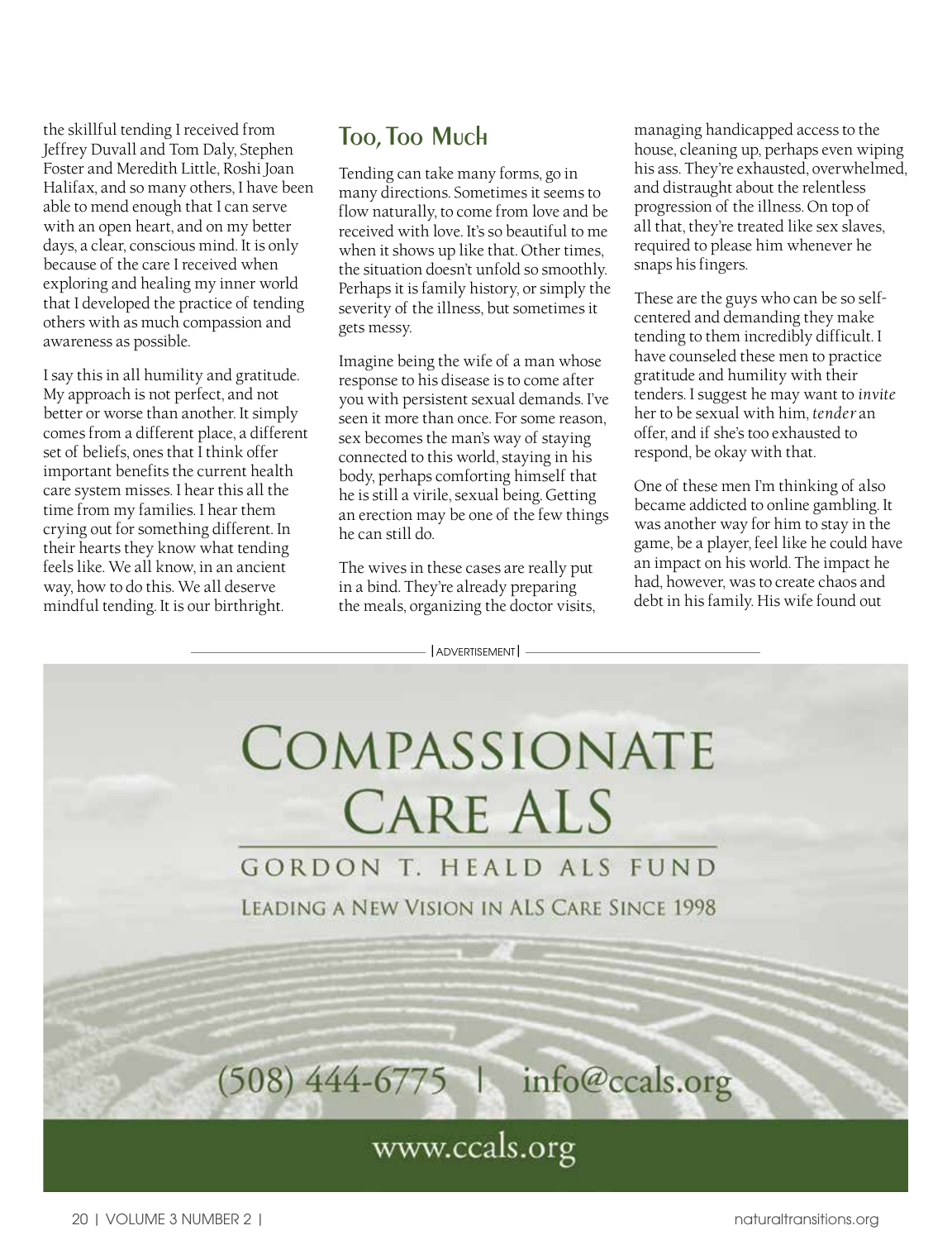about it and tried to get him to stop. "Why should I?" he argued. "What do I have to lose?"

I sometimes have to remind these men—I've never encountered a woman who was like this—it's not *all* about you. Your entire family and circle of friends are *not*  required to completely reorganize their lives around your care. Your suffering and loss do not give you the right to demand a pillow fluff and back rub every night at four in the morning. Your suffering does not

give you the right to squander every last dime of the family's resources. It's not *all* about you. Everyone involved is suffering. Everyone is under stress. A little kindness and humility can be so very helpful.

Awakening to these possibilities is one of the ways healing can come out of catastrophic illness. Perhaps these men had been pampered their entire married lives. Maybe they were the breadwinners and felt they deserved to be waited on by their wives at home. Now things have changed and they too can change and grow. It does not have to become an endless stream of demands, complaints, and criticisms.

This dynamic is reversed with one of my families. The husband is tending to his wife, who has ALS. She has always been his helpmate, the keeper of the home, and has let him be in charge of all the major decisions. He will not allow anyone besides himself and his daughter to come in and tend to his wife. When it's this tightly held, I always become nervous. Too much of a pressure cooker.

Sure enough, the daughter, who moved in with her mother and father for economic reasons before the illness, is never good enough for her dad. She is continually berated for not loving her mother enough, not caring for her in the



ways he thinks she should. She has told her father that's not a role she wants to have. She wants others to do the nursing. She wants to love her mother in her own way. Read her books. Take her to the hair salon. Watch a movie with her.

## *We all deserve mindful tending. It is our birthright.*

The daughter wants to invite care into the home but the father won't allow it. His wife wouldn't mind others coming in, but she is subservient. He's the boss and she won't confront him. This leaves it to the daughter, who gets verbally abused if she ever mentions needing more help in the home.

I visited them the other day and the mother was lying in her hospital bed set up in what used to be the dining room. She listened to her daughter describe the situation, and she became emotional. Mom had been used to handling things, smoothing out the rough spots, and now *she* was the rough spot, the cause of the friction. She hated that she couldn't get up and take care of things, put an end to the fighting.

I witnessed her pain and invited her to express her feelings, that it was

okay, whatever she was feeling. She wept openly for the first time since her diagnosis. I just watched her warmly, didn't say anything more, didn't rub her shoulder or offer her a tissue. I just let her be with her emotions until they had run their course.

> Afterward she apologized, as people so often do when they cry. "No apology necessary, darlin'," I told her softly. "You're having some feelings. It's a good thing."

She cried a bit more and then spoke about her situation, the hardship she blamed herself for causing, the difficulty of relying on others to take care of her. I listened to her without offering an opinion. The next day her daughter told me something had shifted. Her mother asked to see an old friend of her daughter's, a woman she had always liked but hadn't seen since she got sick. The daughter was amazed. "She hasn't wanted anyone to see her, Ron. Not the way she is now. I guess shedding those tears opened her up to being seen, and maybe loved by somebody she cares for."

I was so very grateful to hear that. When families circle the wagons and close out the world, it becomes incredibly difficult for that inner circle. Too, too much to manage for a father and a daughter alone. Time to open up and let